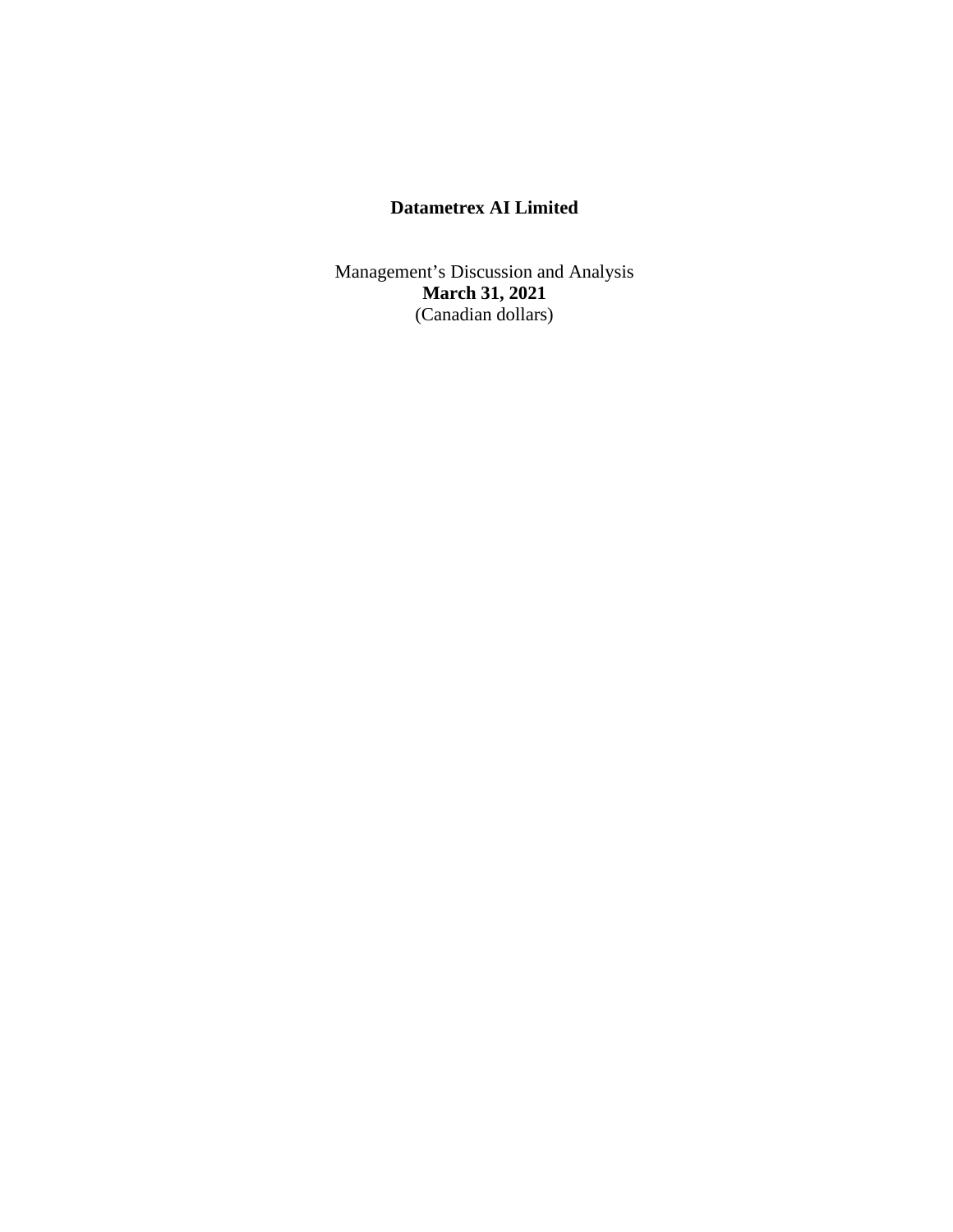Management's Discussion and Analysis for the three months ended March 31, 2021 (Canadian dollars, except share and unit information)

The following discussion and analysis, prepared as of May 31, 2021, provides information that management believes is relevant to an assessment and understanding of the results of operations and the consolidated financial position of Datametrex AI Limited (the "Company"). The Management's Discussion and Analysis ("MD&A") should be read in conjunction with the condensed consolidated interim financial statements for the three months ended March 31, 2021 and the annual consolidated financial statements for the year ended December 31, 2020. Unless otherwise noted, all financial information in the MD&A has been prepared in accordance with International Financial Reporting Standards ("IFRS"). All amounts are expressed in Canadian dollars unless otherwise indicated.

# **Forward Looking Statements**

This MD&A contains or incorporates forward-looking statements within the meaning of Canadian Securities legislation (collectively, "forward-looking statements"). These forward-looking statements relate to, among other things, revenue, earnings, changes in cost and expenses, capital expenditures and other objectives, strategic plans and business development goals, and may also include other statements that are predictive in nature or that depend upon or refer to future events or conditions, and can generally be identified by words such as "may", "will", "expects", "anticipates", "intends", "plans", "believes", "estimates" or similar expressions. In addition, any statements that refer to expectations, projections, or other characterizations of future events or circumstances are forward-looking statements. These statements are not historical facts but instead represent only the Company's expectations, estimates, and projections regarding future events.

Although the Company believes the expectations reflected in such forward-looking statements are reasonable, such statements are not guarantees of future performance and involve certain risks and uncertainties that are difficult to predict. Undue reliance should not be placed on such statements. Certain material assumptions are applied in making forwardlooking statements and actual results may differ materially from those expressed or implied in such statements.

The forward-looking statements contained in this MD&A are made as at the date of this MD&A and, accordingly, are subject to change after such date. Except as required by law, the Company, does not undertake any obligation to update or revise any forward-looking statements made or incorporated in this MD&A, whether as a result of new information, future events or otherwise.

### **Summary of Recent Developments**

In January 2021, the Company entered into a share exchange agreement (the "Agreement") with Concierge Medical Consultant Inc. ("Concierge") and the shareholders of Concierge to acquire 100% of Concierge's issued and outstanding securities.

Pursuant to the Agreement, the Company acquired all the issued and outstanding securities of Concierge for an aggregate purchase price of \$750,000 (the "Purchase Price"). The Company issued 4,411,764 common shares in the capital of the Company to the Concierge shareholders at a price of \$0.17 per common chare for an aggregate purchase price of \$750,000 on a pro-rata basis to the Concierge shareholders. The Company recorded a goodwill of \$750,000 as a result of the acquisition of Concierge.

Concierge is a fully developed telehealth and urgent medical care platform launched in January 2018 and is currently generating revenue through a direct-to-consumer subscription model serving both homes and workplaces. Datametrex intends to leverage Concierge's platform into other jurisdictions and integrate its proprietary Artificial Intelligence (AI) technology.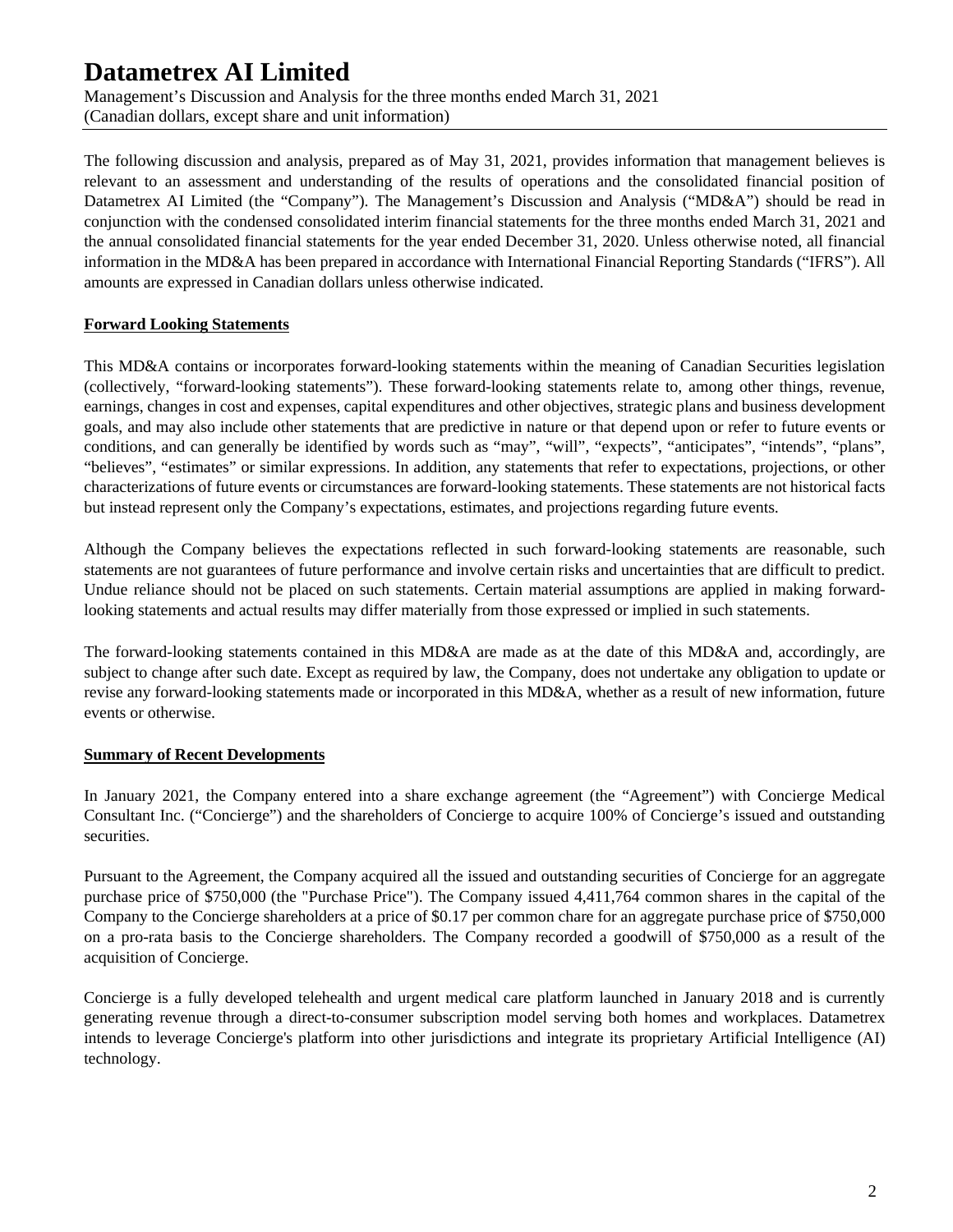Management's Discussion and Analysis for the three months ended March 31, 2021 (Canadian dollars, except share and unit information)

In March 2021, the Company entered into a Letter of Intent ("New LOI") to acquire 100% of the issued and outstanding share capital of a telemedicine company (the "Target"), an arm's length privately held company, incorporated under the laws of the Province of British Columbia.

The Target is a telemedicine company that is a subscription service that connects patients with providers or doctors in real time. Datametrex intends to integrate the Target's platform into the Company's core AI technology.

In April 2021, the Company's common shares began trading on the OTCQB under the stock symbol "DTMXF".

# **EBITDA and Adjusted EBITDA**

Management believes that EBITDA and Adjusted EBITDA are effective measures for analyzing the performance of the Company. The term "EBITDA" refers to earnings before deducting interest, taxes, depreciation and amortization. The Company calculates Adjusted EBITDA as earnings before deducting interest and accretion, taxes, depreciation and amortization, impairment charges, listing expense, other reverse takeover fees, acquisition related costs, and share based compensation. "EBITDA", "EBITDA per share", "Adjusted EBITDA", and "Adjusted EBITDA per share" are non-GAAP measures. The Company believes that EBITDA and Adjusted EBITDA are useful additional information to management, the Board and investors as it provides an indication of the operational results generated by its business activities prior to taking into consideration how those activities are financed and taxed and also prior to taking into consideration asset depreciation and amortization and it excludes items that could affect the comparability of our operational results and could potentially alter the trends analysis in business performance. Excluding these items does not necessarily imply they are nonrecurring, infrequent or unusual. EBITDA and Adjusted EBITDA are also used by some investors and analysts for the purpose of valuing a company. Investors are cautioned that EBITDA and Adjusted EBITDA should not be construed as an alternative to operating earnings or net earnings determined in accordance with IFRS as an indicator of the Company's financial performance or as a measure of the Company's liquidity and cash flows. EBITDA and Adjusted EBITDA does not take into account the impact of working capital changes, capital expenditures, debt principal reductions and other sources and uses of cash, which are disclosed in the consolidated statements of cash flows.

The following table reconciles net loss to EBITDA and Adjusted EBITDA for the three months ended March 31, 2021 and 2020:

|                                                  | Three months ended March 31, |             |  |
|--------------------------------------------------|------------------------------|-------------|--|
|                                                  | 2021                         | 2020<br>\$  |  |
| Net income (loss)                                | 9,560,351                    | (721,761)   |  |
| Income taxes                                     | 922,603                      | 16,207      |  |
| Depreciation and amortization                    | 190,364                      | 194,899     |  |
| Interest and accretion                           | 10.936                       | 14,766      |  |
| <b>EBITDA</b>                                    | 10,684,254                   | (495, 889)  |  |
| Share based compensation                         | 3,268,404                    | 271,000     |  |
| <b>Adjusted EBITDA</b>                           | 13,952,658                   | (224, 889)  |  |
| Weighted average number of common shares - basic | 279, 355, 854                | 233,701,561 |  |
| Adjusted EBITDA per share - basic                | 0.05                         | (0.001)     |  |

Refer to the Summary of Operations section in this MD&A for further details.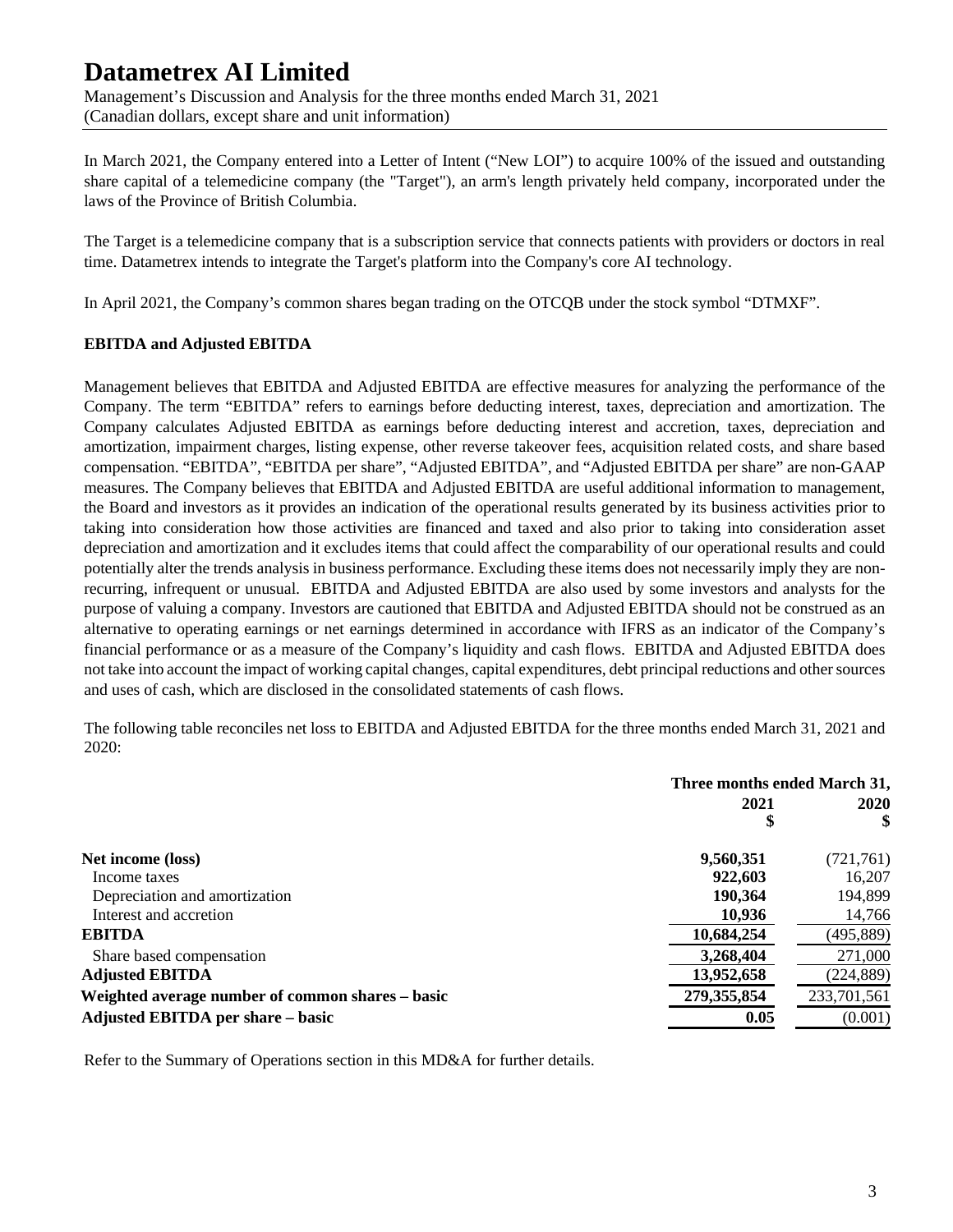Management's Discussion and Analysis for the three months ended March 31, 2021 (Canadian dollars, except share and unit information)

# **Business Overview**

Datametrex AI Limited (the "Company" or "Datametrex AI") is a technology company focused primarily on collecting, analyzing, and presenting structured and unstructured data using machine learning and artificial intelligence, and selling of COVID-19 Test kits.

The Company is a publicly traded corporation, incorporated in the province of Ontario and its head office is located at 4711 Yonge Street, Suite 1000, Toronto, Ontario, M2N 6K8, Canada. The Company's common shares are listed on the TSX Venture Exchange ("TSXV") under the trading symbol "DM", on the OTCQB under the trading symbol "DTMXF" and on the Frankfurt Stock Exchange under the trading symbol "D4G".

# **Summary of Operations**

### **Revenue**

For the three months ended March 31, 2021, revenue was \$19,045,888. Certain significant revenue results were as follows:

- \$388,939 from IT services and licensing revenue earned from big data and Artificial Intelligence solutions (2020: \$809,402).
- \$18,561,296 from COVID-19 Test kit revenue (2020: \$Nil). This is a new business for the Company that commenced in 2020.
- The Company experienced significant increase in COVID-19 Test kit revenue during the first quarter ended March 31, 2021. This upward trend started in third and fourth quarters ended September 30, 2020 and December 31, 2020, repectively.

### **Expenses & Management Fees**

For the three months ended March 31, 2021, the Company incurred \$4,729,059 of operating expenses (2020: \$1,162,723). Certain significant items are noted:

- Depreciation and amortization of \$190,364 (2020: \$194,899) relating to the Company's property and equipment, intangible assets and right-of-use assets.
- Salaries, benefits, and consulting fees of \$771,885 (2020: \$365,712) increased in 2021 as a result of increased number of employees and contractors for the expanded COVID-19 related business.
- Office and general expenses of \$549,624 (2020: \$147,198). The office and general expenses include the following: insurance, office rent, office supplies and other office related costs.
- Share based compensation of \$3,268,404 (2020: \$271,000). The significant increase in share-based compensation is due to various stock options granted during the fiscal year 2020. Also, the Company granted additional stock options to certain officers, directors and/or consultants of the Company in February 2021. The fair value is measured using the Black-Scholes Option Pricing Model which inherently includes certain assumptions made by management. The Company also issued 8,850,000 common shares valued at \$1,560,500 for services rendered and recorded as part of the shsare-based compensation for the period.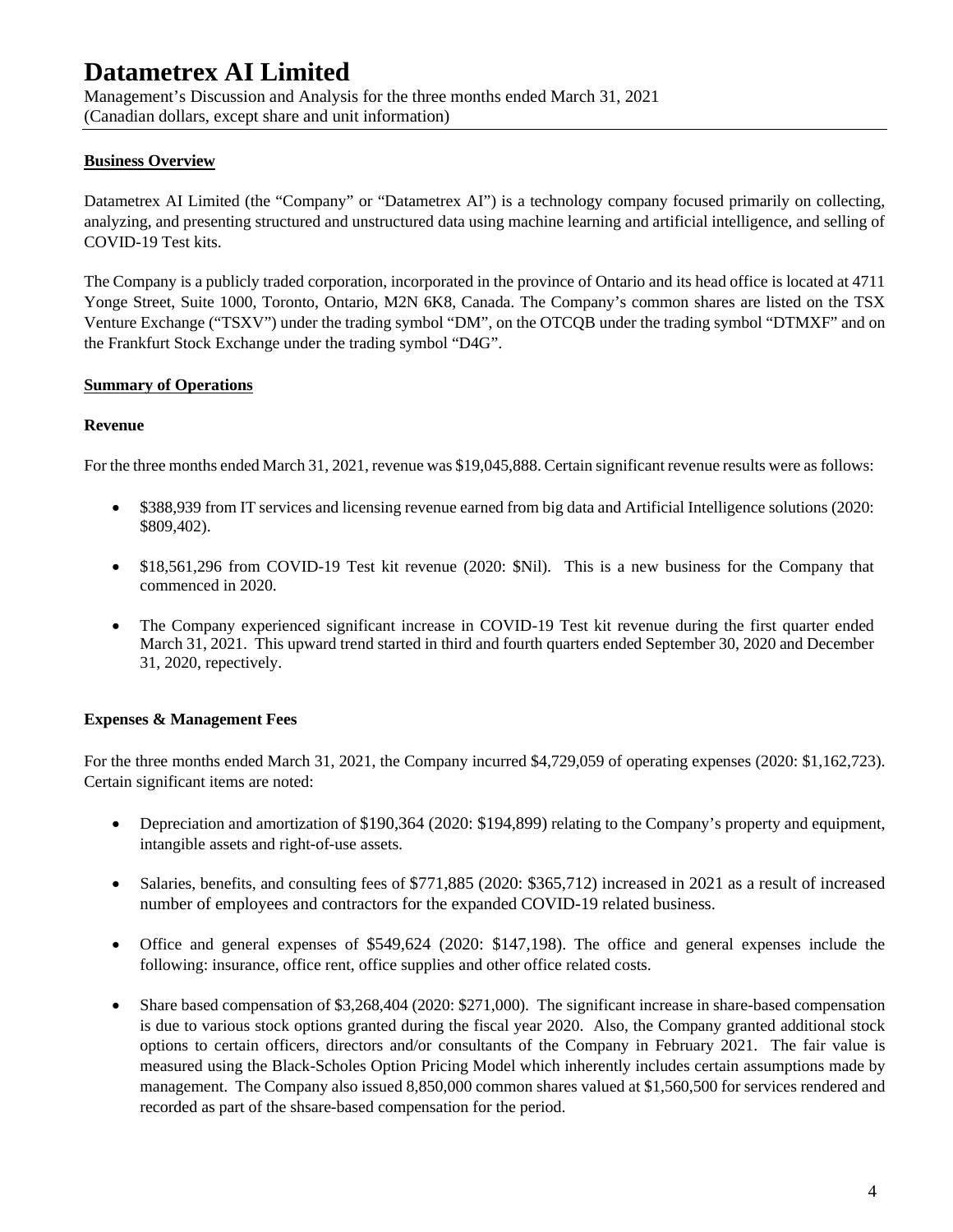Management's Discussion and Analysis for the three months ended March 31, 2021 (Canadian dollars, except share and unit information)

In February 2021, the Company discontinued the use of equity method of accounting related to its investment in Graph Blockchain Inc. ("Graph") as a result of Graph issuing additional shares and diluting the Company's ownership. The Company classified the investment in Graph as a financial assets using fair value through profit or loss. The unrealized gain of \$12,639,102, calculated as the difference between the fair value of its investment in Graph of \$13,263,797 and the carrying value of \$624,696 on the date the Company discontinued the use of the equity method, was recognized in profit or loss for the period.

At March 31, 2021, the fair value of the Company's investment in Graph was \$4,973,924 resulting in an unrealized loss of \$8,289,873.

### **Summary of Quarterly Results**

The following is a summary of the Company's quarterly results, beginning with the three months ended March 31, 2019 ("Q1 - 19").

|                        | 01-21<br>\$ | <b>O4-20</b> | $Q_{}^3 - 20$ | $Q^2 - 20$ | $Q1 - 19$  | $Q4 - 19$  | $Q3 - 19$  | $Q2 - 19$   |
|------------------------|-------------|--------------|---------------|------------|------------|------------|------------|-------------|
| <b>Total revenue</b>   | 19,045,888  | 4.751.903    | 4.862.325     | 1,954,394  | 809,402    | 841.766    | 1,683,986  | 376,518     |
| <b>Management</b> fees |             |              |               |            |            | (60,000)   | 60,000     | 105,000     |
| Net income (loss)      | 9,560,351   | (2,964,684)  | (451, 353)    | (868, 478) | (721,761)  | (170, 507) | (695, 802) | (1,011,962) |
| Net income (loss)      | 0.03        | (0.012)      | (0.002)       | (0.003)    |            |            | (0.003)    | (0.005)     |
| per share – basic      |             |              |               |            | (0.003)    | (0.001)    |            |             |
| <b>EBITDA</b>          | 10,684,254  | (2,161,771)  | (245,938)     | (669, 376) | (528, 303) | (51,358)   | (539, 115) | (830, 227)  |
| <b>Adjusted EBITDA</b> | 13,952,658  | (871, 124)   | 362,059       | (96, 126)  | (257,303)  | (33, 284)  | (539, 115) | (841,500)   |

#### **Segment information**

Geographical information is summarized as follows:

|                                           | Canada     | Korea   | <b>Total</b> |
|-------------------------------------------|------------|---------|--------------|
|                                           | S          | \$      |              |
| For the three months ended March 31, 2021 |            |         |              |
| <b>Revenue from external customers</b>    | 18,694,142 | 351,746 | 19,045,888   |
| <b>Non-current assets</b>                 | 5,992,502  | 9.936   | 6,002,438    |
|                                           | Canada     | Korea   | <b>Total</b> |
| For the three months ended March 31, 2020 |            |         |              |
| <b>Revenue from external customers</b>    | 326.241    | 483.161 | 809,402      |
| <b>Non-current assets</b>                 | 6,468,251  |         | 6,468,251    |

#### **Liquidity, Capital Resources, and Cash Flow**

The Company has primarily financed its operations to date through the issuance of common shares and warrants. Also, the management focused on improving sales and reducing operating costs. The Company continues to seek capital through various means including the issuance of equity. The consolidated financial statements have been prepared on a going concern basis which assumes that the Company will be able to realize its assets and discharge its liabilities in the normal course of business for the foreseeable future.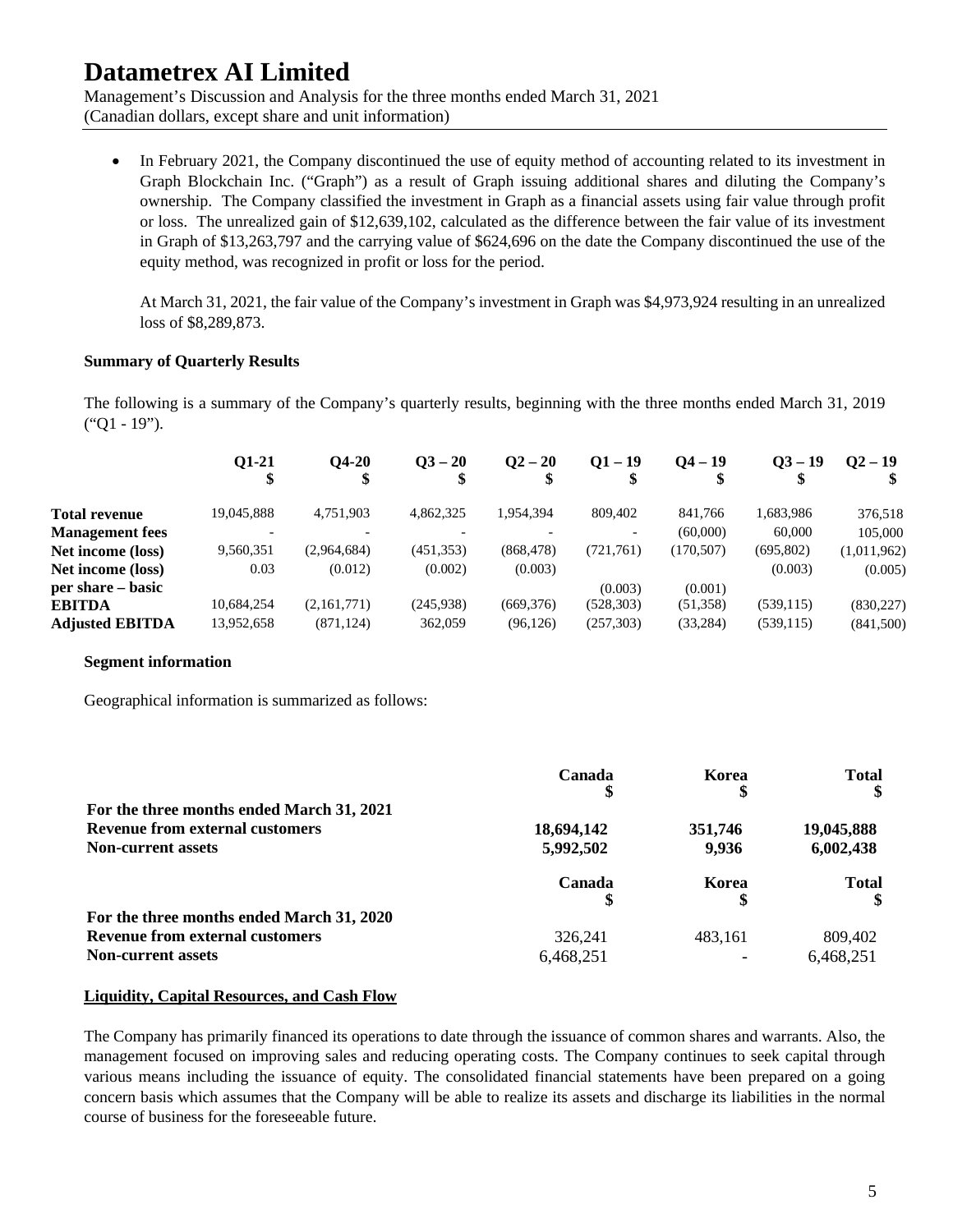Management's Discussion and Analysis for the three months ended March 31, 2021 (Canadian dollars, except share and unit information)

For the three months ended March 31, 2021**,** net cash provided by operating activities was \$1,711,858 (2020 – (\$144,324)), net cash used in investing activities was \$8,477 (2020 - \$5,528), and net cash provided from financing activities was \$939,015 (2020 - \$48,025).

As at March 31, 2021, the Company has an accumulated deficit of \$23,120,905 (December 31, 2020 - \$32,681,256) and a working capital of \$12,556,381 (December 31, 2020 – deficiency of \$2,180,101). For the three months ended March 31, 2021, the Company recognized a net income of \$9,560,351 (2020 – net loss of \$721,761) and had net cash flows from operating activities of \$1,711,858 (2020 – outflow of \$144,324). At March 31, 2021, the Company believes that it has sufficient cash to fund its planned operations for the next twelve months.

# **Related Party Transactions**

### a) **Accounts payable and accrued liabilities**

As at March 31, 2021 and December 31, 2020, there were no amounts due to related parties included in accounts payable and accrued liabilities.

# b) **Loan receivables**

As at March 31, 2021, the Company has a loan receivable from Graph in an amount of \$1,215 (December 31, 2020 - \$1,215). The loan is unsecured, non-interest bearing and repayable on demand.

### c) **Revenue from related parties**

During the three months ended March 31, 2021, revenue from selling of COVID-19 Test kits and related products to ScreenPro Security Inc., a company with directors in common, was recorded in the amount of \$4,705,564 (2020 - \$Nil). During the three months ended March 31, 2021, the Company purchased goods and services from ScreenPro Security Inc., a company with directors in common, in the amount of \$6,236,471 (2020 - \$Nil).

The amount due from ScreenPro Security Inc. at March 31, 2021 was \$1,239,870 (December 31, 2020 - \$208,969).

### e) **Compensation of key management personnel**

Key management includes members of the Board and executive officers of the Company. Compensation awarded to key management is listed below:

|                                        | Three months ended<br><b>March 31, 2021</b> |                          | Three months ended<br><b>March 31, 2020</b> |                   |
|----------------------------------------|---------------------------------------------|--------------------------|---------------------------------------------|-------------------|
|                                        | Amount                                      | <b>Options</b><br>vested | Amount                                      | Options<br>vested |
| Cash based compensation                | 229,262                                     | $\overline{\phantom{a}}$ | 112,500                                     |                   |
| Share options (based on Black-Scholes) | 3,159,913                                   | 11,200,000               | 230,000                                     | 11,500,000        |
|                                        | 3,389,175                                   | 11,200,000               | 342,500                                     | 11,500,000        |